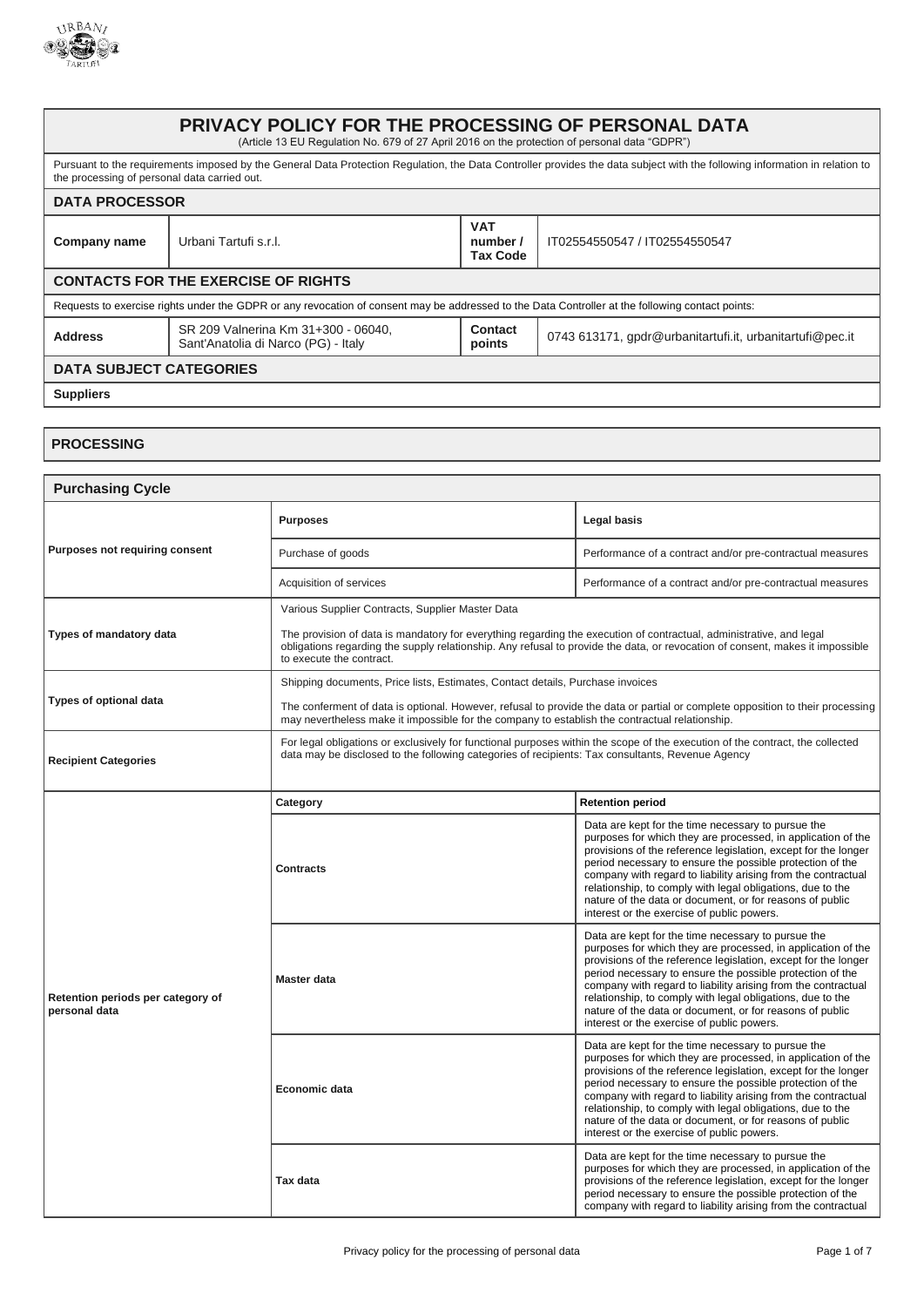

|  |  | relationship, to comply with legal obligations, due to the<br>nature of the data or document, or for reasons of public<br>interest or the exercise of public powers. |
|--|--|----------------------------------------------------------------------------------------------------------------------------------------------------------------------|
|--|--|----------------------------------------------------------------------------------------------------------------------------------------------------------------------|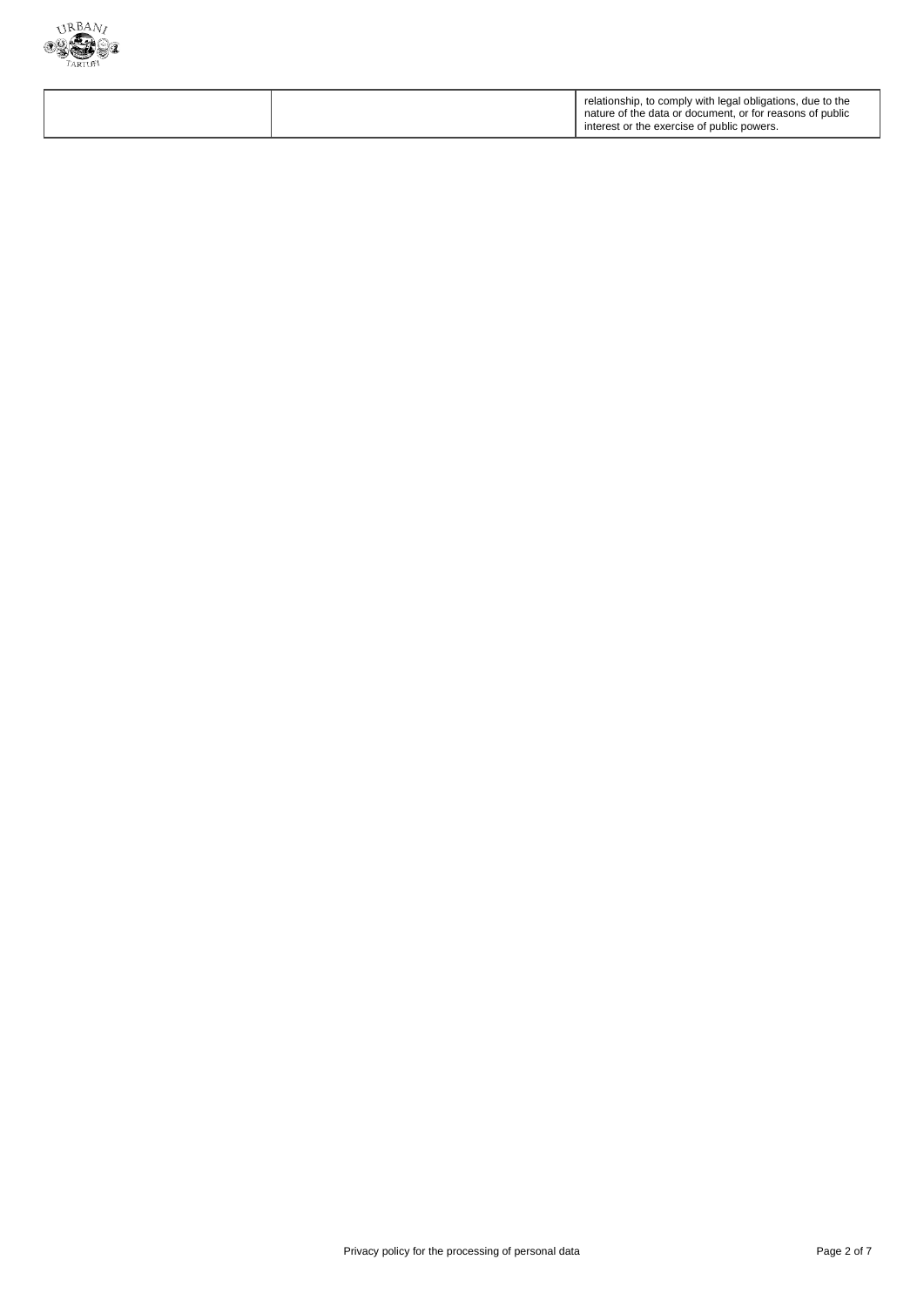

| <b>Purchasing Cycle - Procurement</b>              |                                                                                                                                                                                                                                                                                                                     |                                                                                                                                                                                                                                                                                                                                                                                                                                                                                            |
|----------------------------------------------------|---------------------------------------------------------------------------------------------------------------------------------------------------------------------------------------------------------------------------------------------------------------------------------------------------------------------|--------------------------------------------------------------------------------------------------------------------------------------------------------------------------------------------------------------------------------------------------------------------------------------------------------------------------------------------------------------------------------------------------------------------------------------------------------------------------------------------|
| Purposes not requiring consent                     | <b>Purposes</b>                                                                                                                                                                                                                                                                                                     | Legal basis                                                                                                                                                                                                                                                                                                                                                                                                                                                                                |
|                                                    | Purchase of goods                                                                                                                                                                                                                                                                                                   | Performance of a contract and/or pre-contractual measures                                                                                                                                                                                                                                                                                                                                                                                                                                  |
|                                                    | Acquisition of services                                                                                                                                                                                                                                                                                             | Performance of a contract and/or pre-contractual measures                                                                                                                                                                                                                                                                                                                                                                                                                                  |
| Types of mandatory data                            | Estimates, Supplier Master Data<br>The provision of data is mandatory for everything regarding the execution of contractual, administrative, and legal<br>obligations regarding the supply relationship. Any refusal to provide the data, or revocation of consent, makes it impossible<br>to execute the contract. |                                                                                                                                                                                                                                                                                                                                                                                                                                                                                            |
|                                                    | Miscellaneous Supplier Contracts, Shipping documents, Purchase invoices, Price lists, Contact details, Tax data, Orders                                                                                                                                                                                             |                                                                                                                                                                                                                                                                                                                                                                                                                                                                                            |
| Types of optional data                             | The conferment of data is optional. However, refusal to provide the data or partial or complete opposition to their processing<br>may nevertheless make it impossible for the company to establish the contractual relationship.                                                                                    |                                                                                                                                                                                                                                                                                                                                                                                                                                                                                            |
| <b>Recipient Categories</b>                        | For legal obligations or exclusively for functional purposes within the scope of the execution of the contract, the collected<br>data may be disclosed to the following categories of recipients:                                                                                                                   |                                                                                                                                                                                                                                                                                                                                                                                                                                                                                            |
|                                                    | Revenue Agency, Tax consultants                                                                                                                                                                                                                                                                                     |                                                                                                                                                                                                                                                                                                                                                                                                                                                                                            |
|                                                    | Category                                                                                                                                                                                                                                                                                                            | <b>Retention period</b>                                                                                                                                                                                                                                                                                                                                                                                                                                                                    |
| Retention periods per category of<br>personal data | Contracts                                                                                                                                                                                                                                                                                                           | Data are kept for the time necessary to pursue the<br>purposes for which they are processed, in application of the<br>provisions of the reference legislation, except for the longer<br>period necessary to ensure the possible protection of the<br>company with regard to liability arising from the contractual<br>relationship, to comply with legal obligations, due to the<br>nature of the data or document, or for reasons of public<br>interest or the exercise of public powers. |
|                                                    | <b>Master data</b>                                                                                                                                                                                                                                                                                                  | Data are kept for the time necessary to pursue the<br>purposes for which they are processed, in application of the<br>provisions of the reference legislation, except for the longer<br>period necessary to ensure the possible protection of the<br>company with regard to liability arising from the contractual<br>relationship, to comply with legal obligations, due to the<br>nature of the data or document, or for reasons of public<br>interest or the exercise of public powers. |
|                                                    | Economic data                                                                                                                                                                                                                                                                                                       | Data are kept for the time necessary to pursue the<br>purposes for which they are processed, in application of the<br>provisions of the reference legislation, except for the longer<br>period necessary to ensure the possible protection of the<br>company with regard to liability arising from the contractual<br>relationship, to comply with legal obligations, due to the<br>nature of the data or document, or for reasons of public<br>interest or the exercise of public powers. |
|                                                    | Tax data                                                                                                                                                                                                                                                                                                            | Data are kept for the time necessary to pursue the<br>purposes for which they are processed, in application of the<br>provisions of the reference legislation, except for the longer<br>period necessary to ensure the possible protection of the<br>company with regard to liability arising from the contractual<br>relationship, to comply with legal obligations, due to the<br>nature of the data or document, or for reasons of public<br>interest or the exercise of public powers. |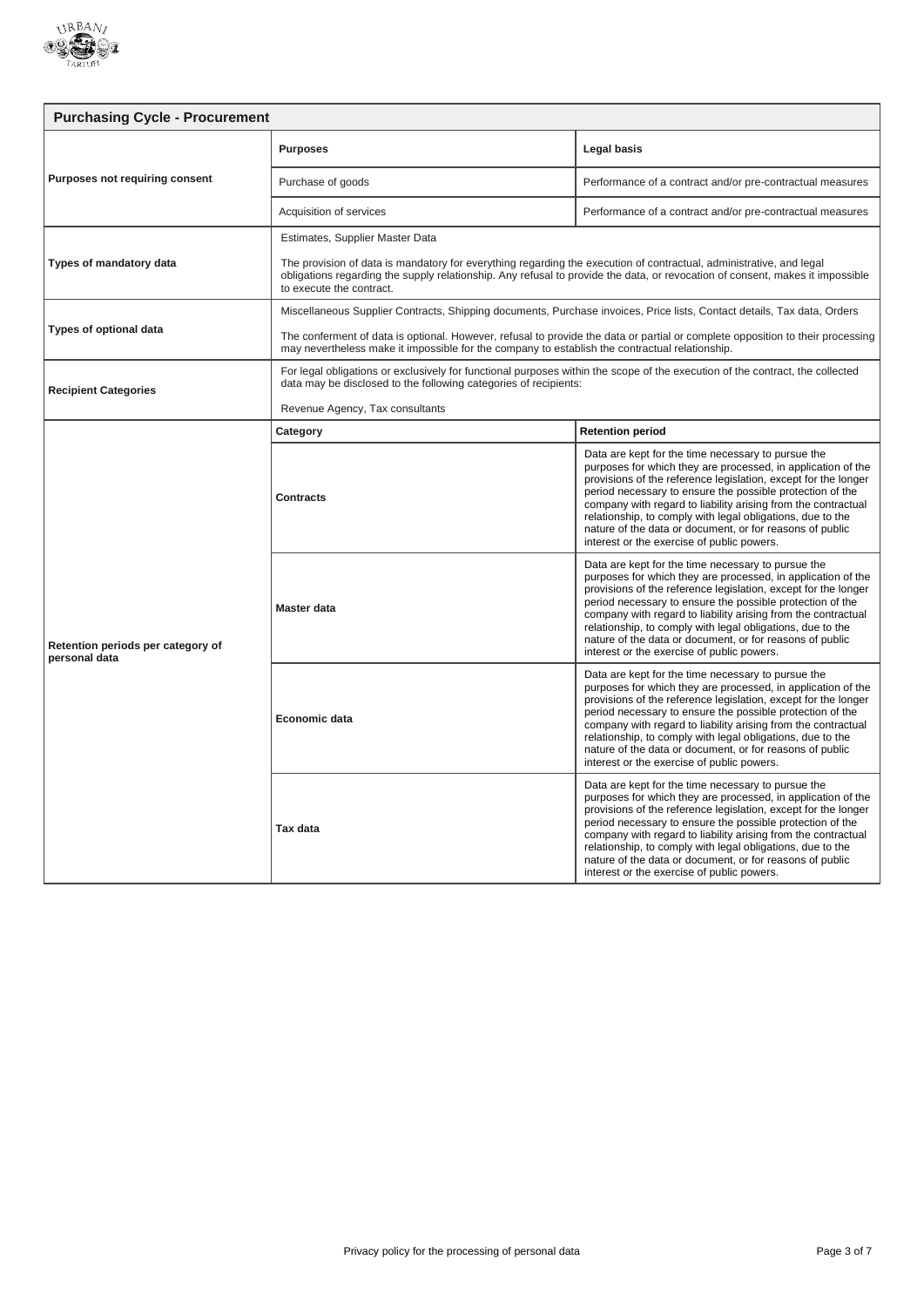

| <b>Admin - Treasury</b>           |                                                                                                                                                                                                                                                                                  |                                                                                                                                                                                                                                                                                                                                                                                                                                                                                                                                  |
|-----------------------------------|----------------------------------------------------------------------------------------------------------------------------------------------------------------------------------------------------------------------------------------------------------------------------------|----------------------------------------------------------------------------------------------------------------------------------------------------------------------------------------------------------------------------------------------------------------------------------------------------------------------------------------------------------------------------------------------------------------------------------------------------------------------------------------------------------------------------------|
| Purposes not requiring consent    | <b>Purposes</b>                                                                                                                                                                                                                                                                  | Legal basis                                                                                                                                                                                                                                                                                                                                                                                                                                                                                                                      |
|                                   | Collection management                                                                                                                                                                                                                                                            | Performance of a contract and/or pre-contractual measures                                                                                                                                                                                                                                                                                                                                                                                                                                                                        |
|                                   | Financial analyses                                                                                                                                                                                                                                                               | Performance of a contract and/or pre-contractual measures                                                                                                                                                                                                                                                                                                                                                                                                                                                                        |
|                                   | Supplier payments                                                                                                                                                                                                                                                                | Performance of a contract and/or pre-contractual measures                                                                                                                                                                                                                                                                                                                                                                                                                                                                        |
|                                   | Supplier master data, invoicing and payment data                                                                                                                                                                                                                                 |                                                                                                                                                                                                                                                                                                                                                                                                                                                                                                                                  |
| Types of mandatory data           | The provision of data is mandatory for everything regarding the execution of contractual, administrative, and legal<br>obligations regarding the supply relationship. Any refusal to provide the data, or revocation of consent, makes it impossible<br>to execute the contract. |                                                                                                                                                                                                                                                                                                                                                                                                                                                                                                                                  |
|                                   | Customer master data                                                                                                                                                                                                                                                             |                                                                                                                                                                                                                                                                                                                                                                                                                                                                                                                                  |
| <b>Types of optional data</b>     | The conferment of data is optional. However, refusal to provide the data or partial or complete opposition to their processing<br>may nevertheless make it impossible for the company to establish the contractual relationship.                                                 |                                                                                                                                                                                                                                                                                                                                                                                                                                                                                                                                  |
| <b>Recipient Categories</b>       | For legal obligations or exclusively for functional purposes within the scope of the execution of the contract, the collected<br>data may be disclosed to the following categories of recipients:                                                                                |                                                                                                                                                                                                                                                                                                                                                                                                                                                                                                                                  |
|                                   | Consulting firm                                                                                                                                                                                                                                                                  |                                                                                                                                                                                                                                                                                                                                                                                                                                                                                                                                  |
| Retention periods per category of | Category                                                                                                                                                                                                                                                                         | <b>Retention period</b>                                                                                                                                                                                                                                                                                                                                                                                                                                                                                                          |
|                                   |                                                                                                                                                                                                                                                                                  | Data are kept for the time necessary to pursue the<br>purposes for which they are processed, in application of the<br>provisions of the reference legislation, except for the longer                                                                                                                                                                                                                                                                                                                                             |
| personal data                     | Master data                                                                                                                                                                                                                                                                      | period necessary to ensure the possible protection of the<br>company with regard to liability arising from the contractual<br>relationship, to comply with legal obligations, due to the<br>nature of the data or document, or for reasons of public<br>interest or the exercise of public powers. Only the contact<br>data provided by the customer will be retained until the<br>right of revocation is exercised, so that Urbani Tartufi Srl<br>can subsequently offer further products similar to those<br>already provided. |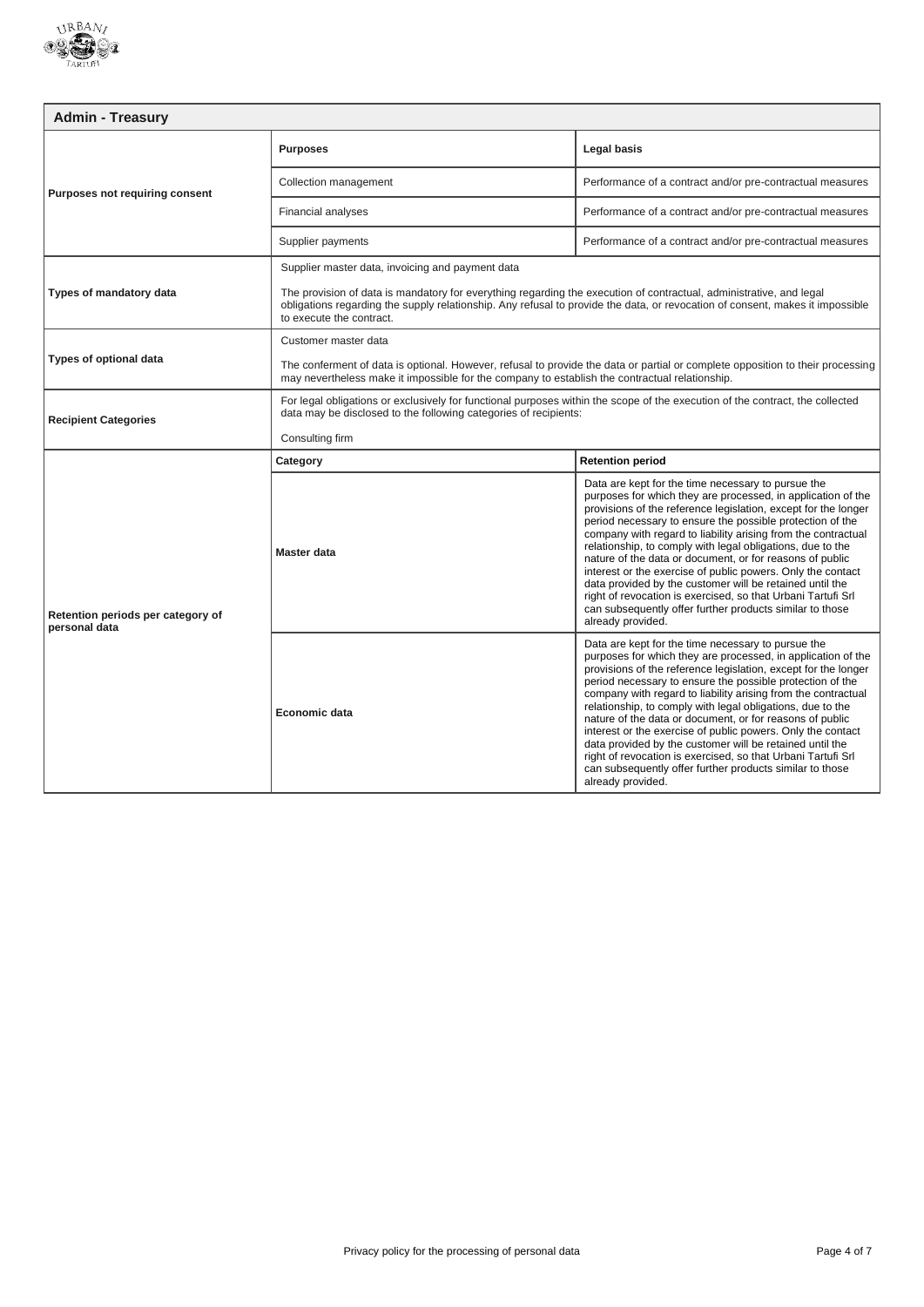

| <b>Admin - Administration</b>                      |                                                                                                                                                                                                                                                                                                                                                     |                                                                                                                                                                                                                                                                                                                                                                                                                                                                                                                                                                                                                                                                                                                          |
|----------------------------------------------------|-----------------------------------------------------------------------------------------------------------------------------------------------------------------------------------------------------------------------------------------------------------------------------------------------------------------------------------------------------|--------------------------------------------------------------------------------------------------------------------------------------------------------------------------------------------------------------------------------------------------------------------------------------------------------------------------------------------------------------------------------------------------------------------------------------------------------------------------------------------------------------------------------------------------------------------------------------------------------------------------------------------------------------------------------------------------------------------------|
| Purposes not requiring consent                     | <b>Purposes</b>                                                                                                                                                                                                                                                                                                                                     | Legal basis                                                                                                                                                                                                                                                                                                                                                                                                                                                                                                                                                                                                                                                                                                              |
|                                                    | Administrative, accounting and fiscal management of the<br>company, for operation and fulfilment of tax obligations                                                                                                                                                                                                                                 | Accounting and administrative obligations                                                                                                                                                                                                                                                                                                                                                                                                                                                                                                                                                                                                                                                                                |
|                                                    | Suppliers' master data, Accounting documents Mandatory                                                                                                                                                                                                                                                                                              |                                                                                                                                                                                                                                                                                                                                                                                                                                                                                                                                                                                                                                                                                                                          |
| Types of mandatory data                            | The provision of data is mandatory for everything regarding the execution of contractual, administrative, and legal<br>obligations regarding the supply relationship. Any refusal to provide the data, or revocation of consent, makes it impossible<br>to execute the contract.                                                                    |                                                                                                                                                                                                                                                                                                                                                                                                                                                                                                                                                                                                                                                                                                                          |
| <b>Types of optional data</b>                      | Shipping documents, Invoices, Tax Receipts, Customer Records, Certificates of Economic and Financial Capacity,<br>Certificates of Technical and Professional Capacity, Certificates of Income from Employment, Self-Employment or Other<br>Income, Single Certificate for the Company, Certificates of General Requirements, Payment Data, Solvency |                                                                                                                                                                                                                                                                                                                                                                                                                                                                                                                                                                                                                                                                                                                          |
|                                                    | The conferment of data is optional. However, refusal to provide the data or partial or complete opposition to their processing<br>may nevertheless make it impossible for the company to establish the contractual relationship.                                                                                                                    |                                                                                                                                                                                                                                                                                                                                                                                                                                                                                                                                                                                                                                                                                                                          |
| <b>Recipient Categories</b>                        | For legal obligations or exclusively for functional purposes within the scope of the execution of the contract, the collected<br>data may be disclosed to the following categories of recipients:                                                                                                                                                   |                                                                                                                                                                                                                                                                                                                                                                                                                                                                                                                                                                                                                                                                                                                          |
|                                                    | Internal Revenue Service, Social Security Institutions, Accounting and Labour Consulting firms                                                                                                                                                                                                                                                      |                                                                                                                                                                                                                                                                                                                                                                                                                                                                                                                                                                                                                                                                                                                          |
|                                                    | Category                                                                                                                                                                                                                                                                                                                                            | <b>Retention period</b>                                                                                                                                                                                                                                                                                                                                                                                                                                                                                                                                                                                                                                                                                                  |
| Retention periods per category of<br>personal data | Master data                                                                                                                                                                                                                                                                                                                                         | Data are kept for the time necessary to pursue the<br>purposes for which they are processed, in application of the<br>provisions of the reference legislation, except for the longer<br>period necessary to ensure the possible protection of the<br>company with regard to liability arising from the contractual<br>relationship, to comply with legal obligations, due to the<br>nature of the data or document, or for reasons of public<br>interest or the exercise of public powers. Only the contact<br>data provided by the customer will be retained until the<br>right of revocation is exercised, so that Urbani Tartufi Srl<br>can subsequently offer further products similar to those<br>already provided. |
|                                                    | Economic data                                                                                                                                                                                                                                                                                                                                       | Data are kept for the time necessary to pursue the<br>purposes for which they are processed, in application of the<br>provisions of the reference legislation, except for the longer<br>period necessary to ensure the possible protection of the<br>company with regard to liability arising from the contractual<br>relationship, to comply with legal obligations, due to the<br>nature of the data or document, or for reasons of public<br>interest or the exercise of public powers. Only the contact<br>data provided by the customer will be retained until the<br>right of revocation is exercised, so that Urbani Tartufi Srl<br>can subsequently offer further products similar to those<br>already provided. |
|                                                    | Tax data                                                                                                                                                                                                                                                                                                                                            | Data are kept for the time necessary to pursue the<br>purposes for which they are processed, in application of the<br>provisions of the reference legislation, except for the longer<br>period necessary to ensure the possible protection of the<br>company with regard to liability arising from the contractual<br>relationship, to comply with legal obligations, due to the<br>nature of the data or document, or for reasons of public<br>interest or the exercise of public powers. Only the contact<br>data provided by the customer will be retained until the<br>right of revocation is exercised, so that Urbani Tartufi Srl<br>can subsequently offer further products similar to those<br>already provided. |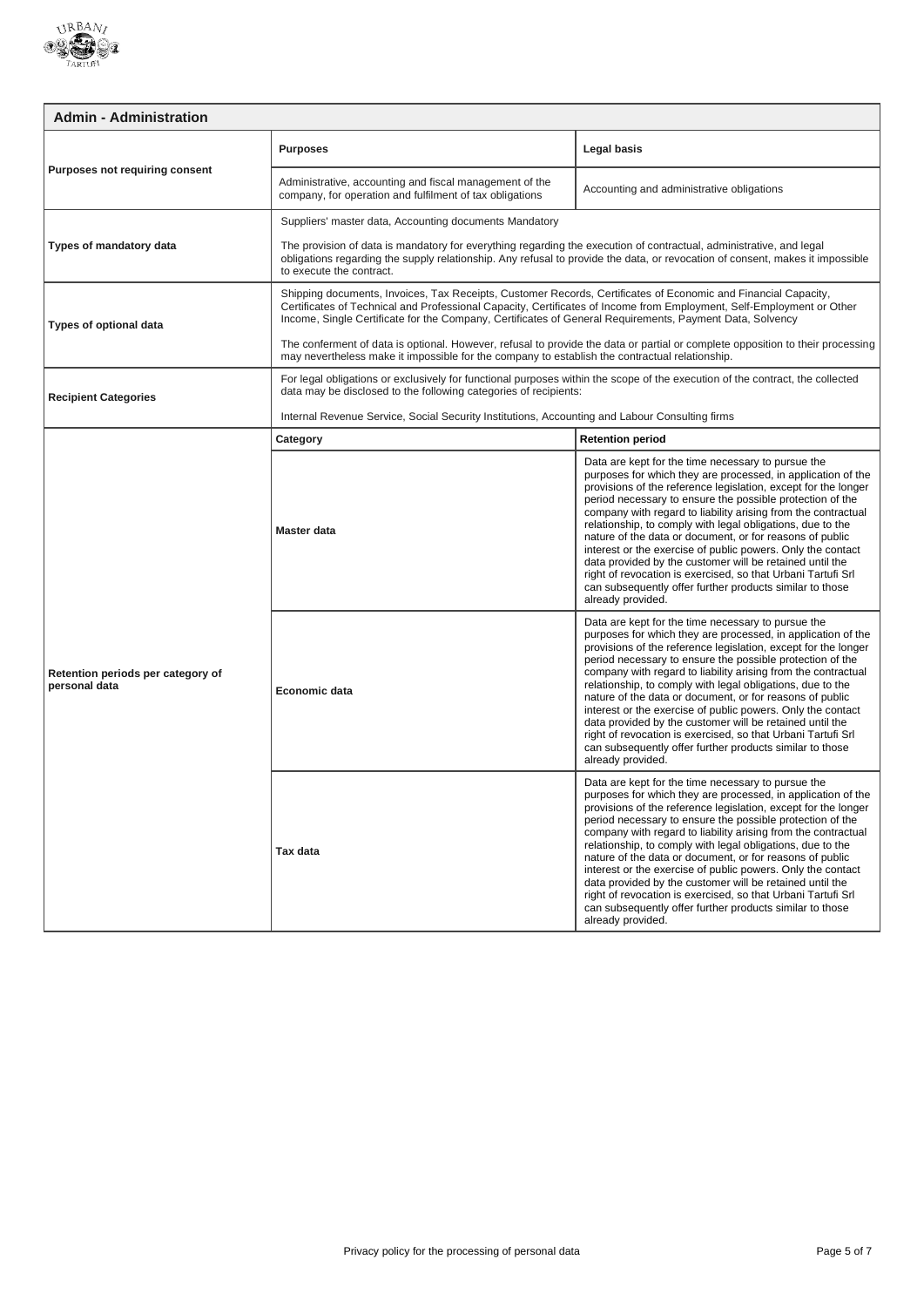

| <b>Admin - AUDITING OF FINANCIAL STATEMENTS</b>    |                                                                                                                                                                                                                                  |                                                                                                                                                                                                                                                                                                                                                                                                                                                                                            |
|----------------------------------------------------|----------------------------------------------------------------------------------------------------------------------------------------------------------------------------------------------------------------------------------|--------------------------------------------------------------------------------------------------------------------------------------------------------------------------------------------------------------------------------------------------------------------------------------------------------------------------------------------------------------------------------------------------------------------------------------------------------------------------------------------|
| Purposes not requiring consent                     | <b>Purposes</b>                                                                                                                                                                                                                  | Legal basis                                                                                                                                                                                                                                                                                                                                                                                                                                                                                |
|                                                    | Management duties and obligations                                                                                                                                                                                                | Legal obligations                                                                                                                                                                                                                                                                                                                                                                                                                                                                          |
| Types of optional data                             | Financial statements, Company Registers, Accounting Records                                                                                                                                                                      |                                                                                                                                                                                                                                                                                                                                                                                                                                                                                            |
|                                                    | The conferment of data is optional. However, refusal to provide the data or partial or complete opposition to their processing<br>may nevertheless make it impossible for the company to establish the contractual relationship. |                                                                                                                                                                                                                                                                                                                                                                                                                                                                                            |
|                                                    | Category                                                                                                                                                                                                                         | <b>Retention period</b>                                                                                                                                                                                                                                                                                                                                                                                                                                                                    |
| Retention periods per category of<br>personal data | Master data                                                                                                                                                                                                                      | Data are kept for the time necessary to pursue the<br>purposes for which they are processed, in application of the<br>provisions of the reference legislation, except for the longer<br>period necessary to ensure the possible protection of the<br>company with regard to liability arising from the contractual<br>relationship, to comply with legal obligations, due to the<br>nature of the data or document, or for reasons of public<br>interest or the exercise of public powers. |
|                                                    | Economic data                                                                                                                                                                                                                    | Data are kept for the time necessary to pursue the<br>purposes for which they are processed, in application of the<br>provisions of the reference legislation, except for the longer<br>period necessary to ensure the possible protection of the<br>company with regard to liability arising from the contractual<br>relationship, to comply with legal obligations, due to the<br>nature of the data or document, or for reasons of public<br>interest or the exercise of public powers. |
|                                                    | Tax data                                                                                                                                                                                                                         | Data are kept for the time necessary to pursue the<br>purposes for which they are processed, in application of the<br>provisions of the reference legislation, except for the longer<br>period necessary to ensure the possible protection of the<br>company with regard to liability arising from the contractual<br>relationship, to comply with legal obligations, due to the<br>nature of the data or document, or for reasons of public<br>interest or the exercise of public powers. |